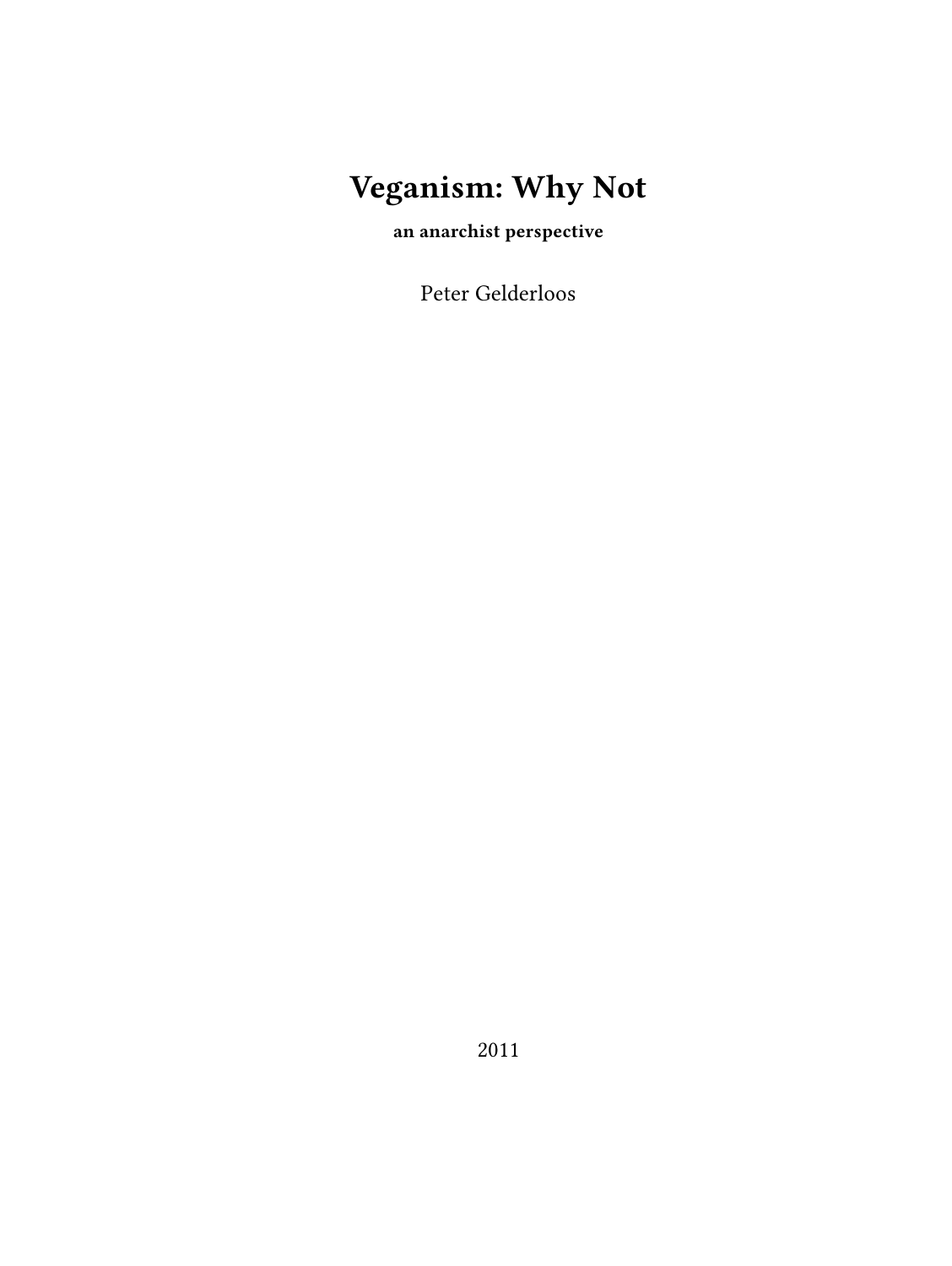## **Contents**

| The Healthiest Diet $\dots \dots \dots \dots \dots \dots \dots \dots \dots \dots \dots \dots \dots \dots$ |  |
|-----------------------------------------------------------------------------------------------------------|--|
|                                                                                                           |  |
|                                                                                                           |  |
|                                                                                                           |  |
| Appendix: Two pseudo-scientific manipulations typical of vegan ideology $\dots \dots$                     |  |
|                                                                                                           |  |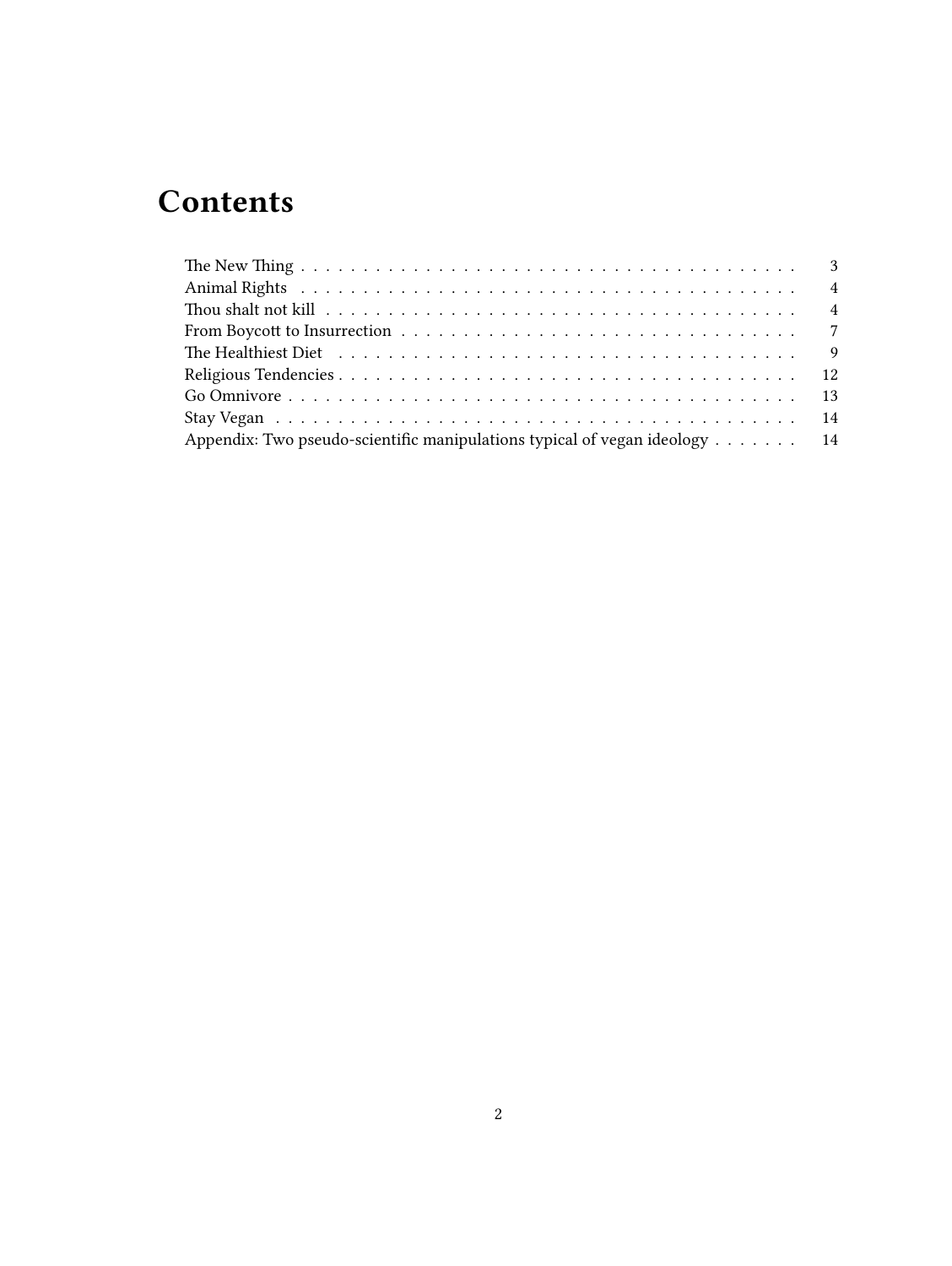Proponents of an ideology typically fail to distinguish between those who have not yet encountered the new ideas they offer, and those who have absorbed these ideas and moved on. The very point of an ideology is that you're not meant to move on from it; however every ideology, at the very best, has only been a resting point in an onward theoretical journey.

Anarchism, I would argue (perhaps simply because I don't wish to move on from it), is more a body of thought, a legacy and tradition of revolt aiming towards total freedom from all coercive authority. Its various ideologies—syndicalism, primitivism—have constituted resting points, while a few guiding principles have remained permanent, but by no means ahistorical.

It would be a mistake to critique veganism as an ideology, or as a body of thought and tradition of practice, because there do not even exist any vague guiding principles that all or nearly all vegans share. A great many vegans do not believe it is absolutely wrong to kill other animals for food, and an increasing number do not believe in animal liberation in any radical sense of the term.

Veganism can only be fairly critiqued as an intersectionality, a minimal practice of abstinence that for a variety of reasons very different people choose to identify as an important common ground. For many, the motive is social, to signal belonging to a group or completion of a trend, justified on the grounds of health or ethics. For others, the motive is revolutionary, to develop that minimal practice of abstinence into a maximal practice that might seek, among other things, animal rights, animal liberation, or the abolition of all domination and exploitation.

As such, this critique of veganism is not at all directed against particular diets or lifestyles that could be described as vegan. It is rather directed at the very intersectionality that people choose to identify as an important common ground—based on the argument that there actually is no common ground there—and at the motives and beliefs behind that identification.

#### <span id="page-2-0"></span>**The New Thing**

The rate at which veganism is being promoted by hipsters, NGOs, and—increasingly businesses, leaves no room for doubt that capitalism, the perennial opponent of animal liberation, to say the least, has become the new best friend of veganism. Of course, capitalism also buddied up with the feminist movement, and only the stupidest anarchists took that as a reason not to fight patriarchy. However, the fight against patriarchy and the feminist movement are not necessarily the same thing; there have also been intelligent critiques of particular feminist movements as the best form of struggle against patriarchy, which, regardless of their validity, have made for healthy debate. Likewise, fighting the exploitation of animals and veganism are not the same thing, and the question of whether the latter is useful for the former is also necessary to debate.

It is vital to note that green capitalism is becoming the predominant strategy to allow Capital to survive what may be the biggest crisis it has ever created. Veganism plays a demonstrable role in greening capitalism. Every vegan who has ever spouted a statistic about the amount of water used to produce a pound of beef or the amount of methane emitted by the world's sheep is actively supporting capitalism by participating in a great smoke screen which hides the true nature of how the present economic system actually functions. All talk of efficiency is coming out of the mouth of Capital itself. Historically, capitalism has needed an ever growing population, although in the future it may find a way out of this obligation. But for the meantime, capitalists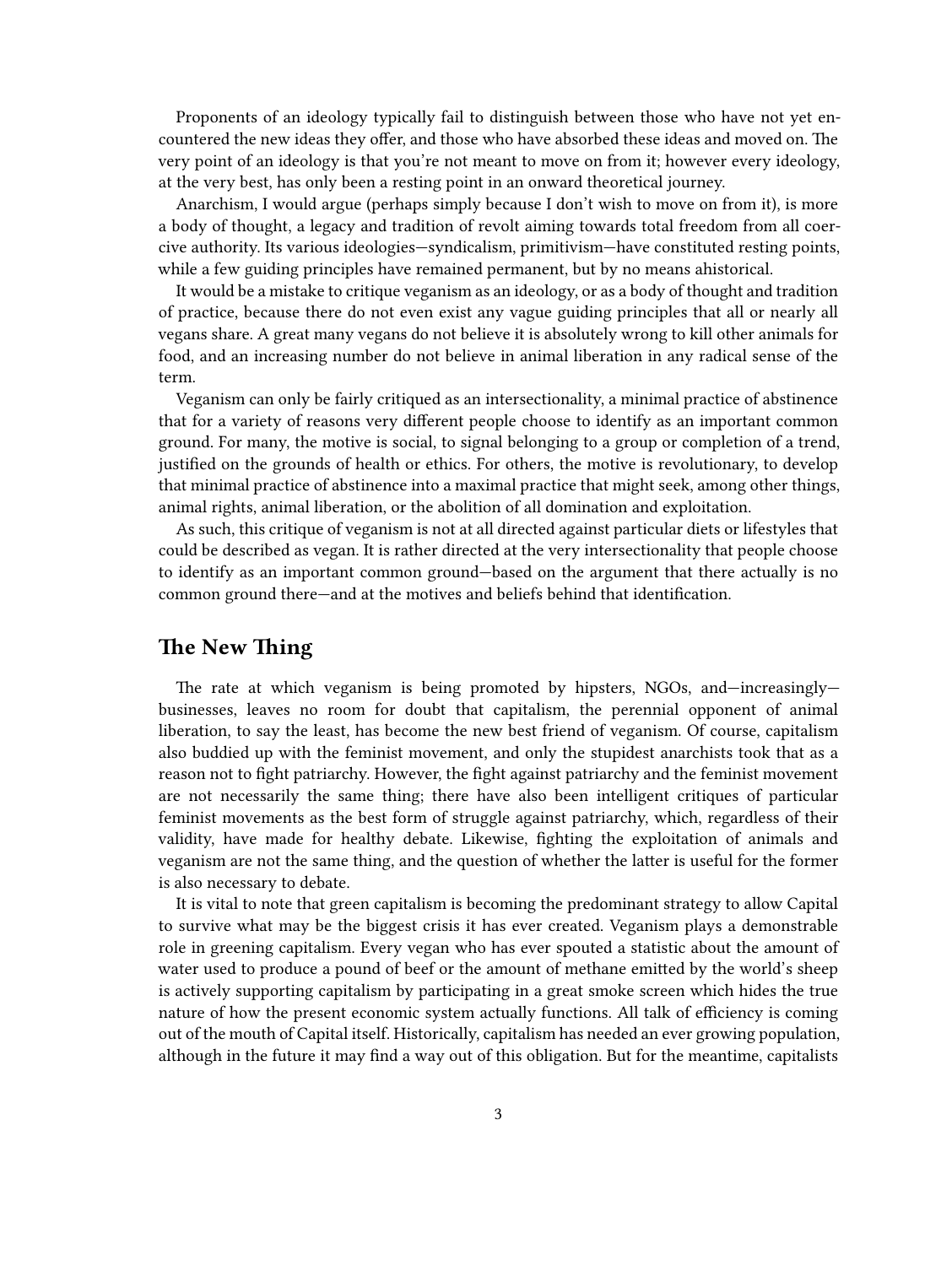must find a way to feed a larger population on less, and in the wealthy metropolis, veganism provides the perfect solution.

As stated in the introduction, veganism in its totality is not an ideology or a tradition of struggle; it only exists as these things for a minority of those who identify as vegans. In its totality, veganism is only the identity of those who choose it. Because veganism exists as a chosen common ground between those who struggle for animal liberation and those who are actively working to save capitalism, not to mention to vacate any struggle they come in contact with of its radical content, it could only be justified if it inarguably were the only way to coherently live and fight for anarchist ideals. This, I will argue presently, is not the case. (One could also counterargue that veganism is potentially useful as a common ground if it serves subversively as a sort of gateway drug into more radical politics. Given the self-evident facts that more people are turned away by veganism than attracted to it, and that those who are attracted to it tend to be wealthier and hipper, veganism makes for a simultaneously uninviting and anemic gatekeeper.)

#### <span id="page-3-0"></span>**Animal Rights**

Animal rights is a common objective for those vegans whose motivations are ethical, and not only based in health or fashion. I don't know why these people hate other animals so much that they would wish rights on them, but I imagine their malice stems from an ignorance of the meaning of rights, of the policing of living relations in a legal framework, of the democratic project. Because a propensity towards democracy is one of the most common strategic and theoretical faults among anarchists at this time, one must again skeptically question the selection of this common ground that breeds so many vices. Because the animal rights agenda is so naïve and reformist, I will subseqently focus on the framework of animal liberation, in an attempt to avoid creating an easy-to-demolish strawman.

#### <span id="page-3-1"></span>**Thou shalt not kill**

One of multiple ethical justifications for veganism argues that a vegan lifestyle is the only coherent realization of the moral truth that it is wrong to kill other animals. If the moral prohibition against killing is not coming directly from pacifism or Christianity, it can only base itself on an analogy with the fundamental anarchist prohibition against domination: killing is a form of domination, and thus it is contrary to anarchism, except possibly in cases of self-defense. The analogy is a flagrantly false one. Though Authority has long flaunted its legitimate ability to kill, annihilation of its subjects has always been a last resort, and this last resort is always taken in order to educate the living. Domination is only successful when the subject is kept alive so its activity can be disciplined and exploited: there's got to be something to dominate.

There's nothing un-anarchist about killing a king, because kings are not a type of people whom anarchists wish to dominate at the end of the day. Rather, kings and other authorities constitute a political project of domination, and killing them is a rejection of their project, a demonstration that their control is imperfect, and an invitation to more acts of rebellion and disorder that will end, if successful, not with more subjects, but with no subjects, and therefore no domination.

Killing need not be an act of negation, either. It can also be the foundation of a relationship. The lion is not the king of the jungle (nor is it even a typical member of a jungle ecosystem,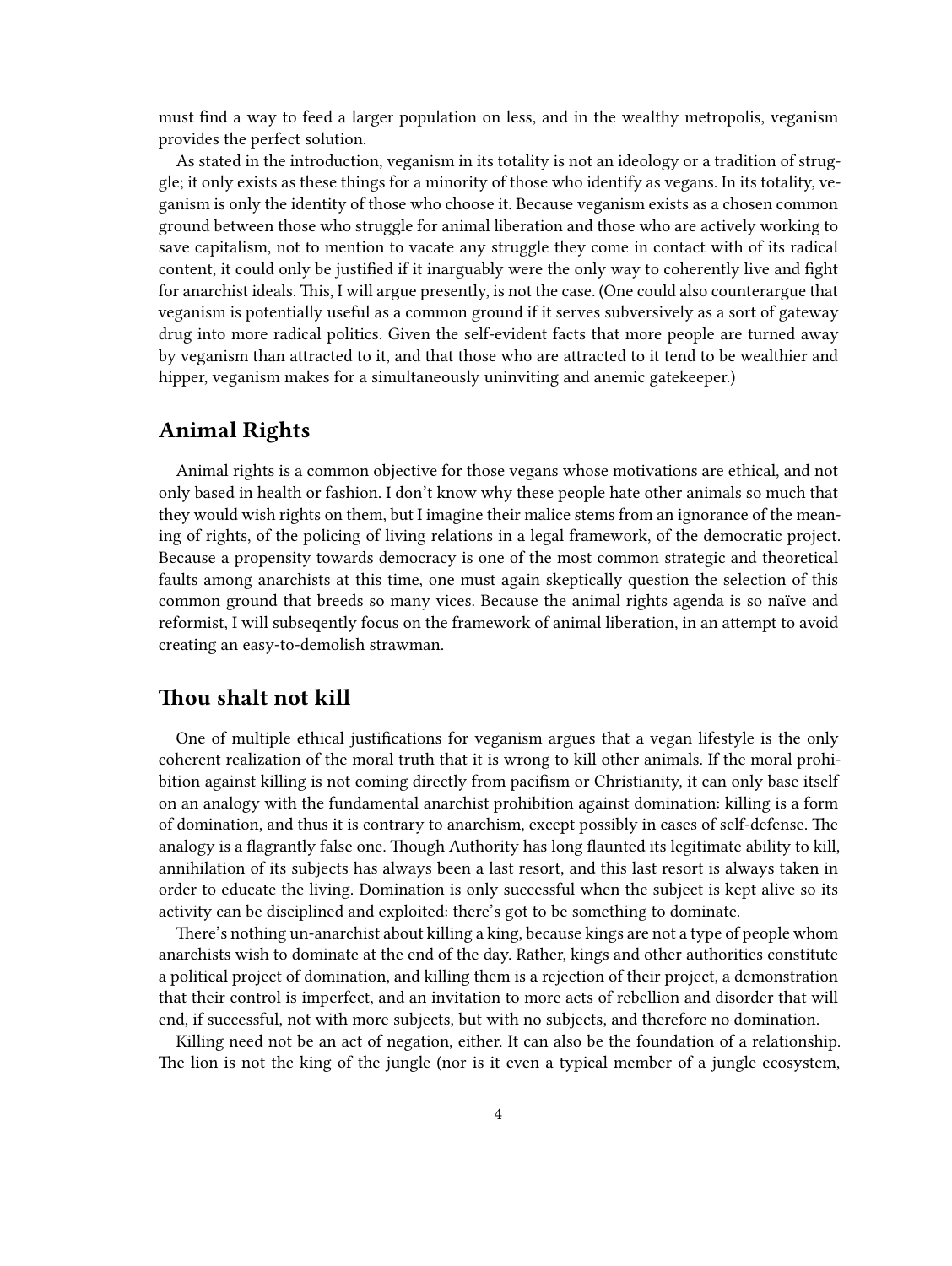to get pedantic). The predator does not dominate the prey, nor does it negate them. It enters into a relationship with them, and this relationship is mutual—or in other words, of a sort that anarchists should find interesting and potentially inspiring. Many animal liberationists have human exceptionalism so ingrained, they actually reproduce the -ism they are combating, (this at least they would have in common with other identity politicians). If human morality must stand above natural relations such as the one between predator and prey, then it is hypocrisy to talk of speciesism; we could only talk of salvation. And if we then shift the terrain of the argument to point out that the natural relation of predator and prey is absent in industrial food production, we would be dishonest to not also admit that we have no coherent moral qualm against killing for food, merely a contextual rejection of killing as an industry. But this would make us luddites at heart, not vegans.

Speaking from the gut for a moment, I find the moral against killing to be utterly repulsive. I think it's a disgusting disconnection from the natural world and our animal selves. Killing can be a beautiful thing. It can also be a tool in the service of domination. It is not simply and inherently one or the other.

A prohibition against killing seems to be just the idea of rights in disguise. The right to life is meaningless without a political authority to enforce it and to engage in the project of engineering the very meaning of life. A right to life could also be safeguarded by a shared community ethos, but such a community determination would be powerless against the realities of nature (unlike the State, which has the capacity to reengineer nature). And nature knows no rights; once it gives us life, it only guarantees us the certainty of death. The Western tragic ideal, which is inextricable from the capitalist war against nature, presents death as a bad thing, and apparently so do some vegans, but to the rest of us, this only appears as philosophical immaturity.

One could, in counterargument, make a distinction between death by natural causes and death by killing, but this only increases a separation between humans and other animal species. If human ethics and the behavior of other animals exist in completely separate spheres, then it becomes impossible to talk about animal liberation without "liberation" taking on an entirely Christian or colonial meaning (such as the "liberation of Iraq"). If a human killing for food is not natural, then we have nothing in common with other animals, in which case the only honest vegan discourse would be one of "charity towards defenseless animals." Of course, "natural" is a sophistic and often manipulated category anyways, but let's remember that this line of argument begins with a vegan attempt to separate "natural" and "cultural" forms of eating.

Having thus alienated us from nature, a vegan could make the irrefutable argument that we have the choice whether or not to kill other animals for food, but this reasoning is circular, resting again on the assumption that killing other animals is wrong and should be avoided if possible. (They may tack on a multicultural, demeaning, and victimistic exception for hunter-gatherers, poor people with limited food access, and others who "don't have a choice"). It would be more logically coherent to argue, also irrefutably, that eating anything is a choice, and given human involvement in so many world problems, we should stop eating altogether.

Which brings up the question of eating plants. It's unfortunate that so many facetious jackasses, when they first hear about this weird thing called vegetarianism, think they're being so clever when they ask why it's okay to eat plants if it's not okay to eat animals, because there is actually an important point to be made here.

The consensus view on why it's okay to eat plants and not animals is because plants do not have central nervous systems (although neither do several members of the animal kingdom) and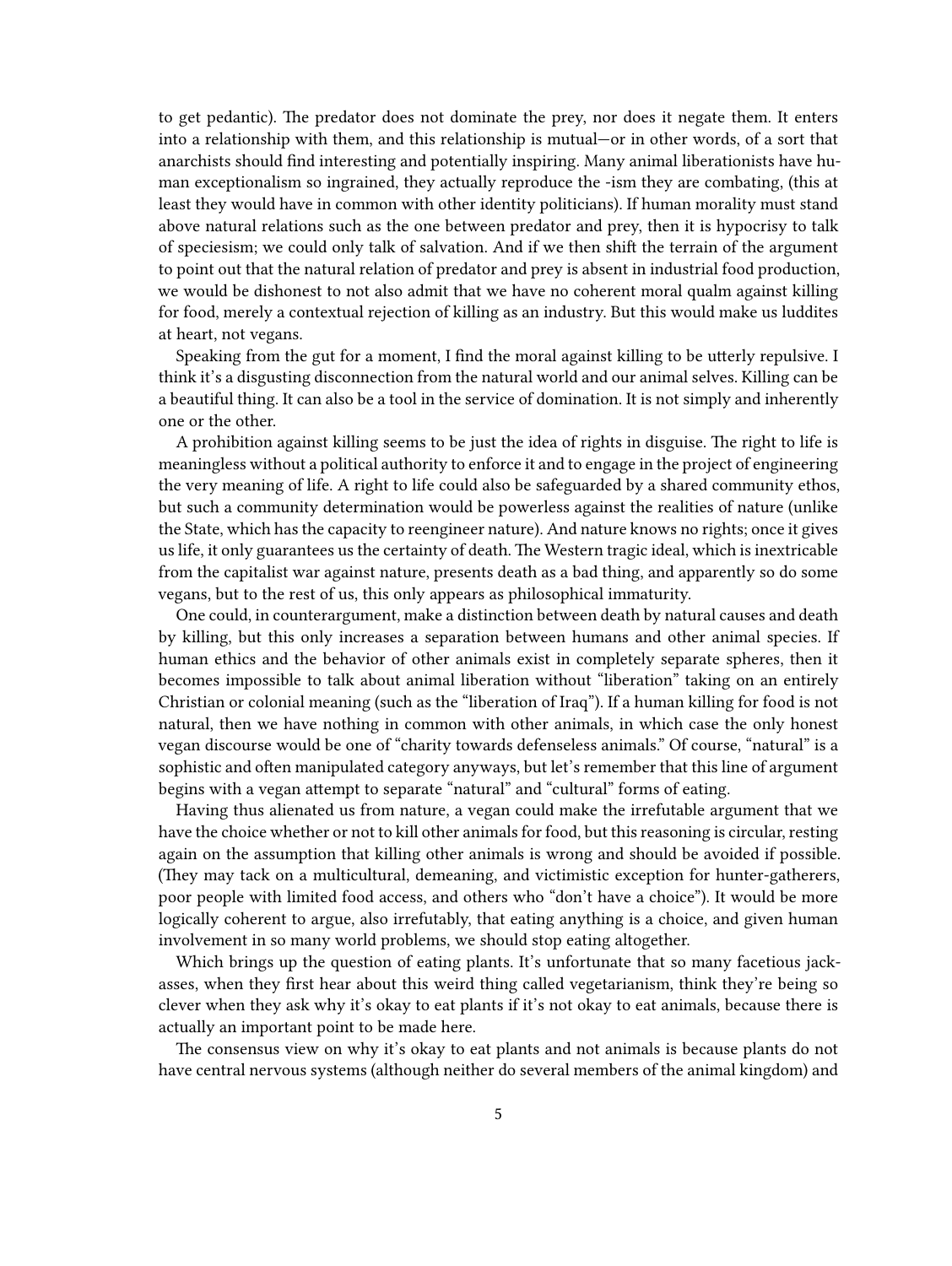therefore can feel no pain. There are a number of things wrong with this argument. First of all, it is not falsifiable and not empirical (in the best possible sense of this term) to assert that plants do not feel. A great many cultures that have an infinitely better track record—than the consumer culture that birthed veganism—in living as a respectful part of their ecosystem and not exploiting animals insist that all living things have personhood. And within the skeptical and mechanistic confines of Western science, there are also a number of indications, on the level of organic electrical activity for example, that plants interact with their environment in a way that could encompass feeling. They inarguably display rejection or attraction to different stimuli, depending on the consequence of those stimuli for their wellbeing.

On the other hand, if a complex central nervous system is the sole basis, in human beings, for the capacity to feel pain, there are a great many animals with such simple nervous systems that it would be hard to believe they could feel anything more than attraction or repulsion to different stimuli. Exactly why a living being should be valued based on what comes down to its supposed similarity to human beings is something that vegans should have to explain.

If it is domination to kill, why do we respect animals and not plants? If it is wrong to cause pain, why do we give animals the benefit of the doubt, and give other living things the short shrift when in neither case is it certain if or what they feel? Is our only criterion their similarity to us? Could the advanced ethical arguments of veganism be little more complex than those PETA posters that always champion cute puppies, and never crabs or cockroaches?

In any case, the downward extension of the right not to feel pain to those creatures most similar to ourselves (but only similar to us in a mechanical understanding of ourselves) closely mirrors the extension of democratic rights from an elite to the majority of humankind. This extension was not a gradual sequence of delayed charity but a violent process that incorporated the new citizens into the rationalistic Cartesian conception of man; rights were a trojan horse for a more detailed domination. Vegan morality, in other words, constitutes another alienation from nature; to prevent killing or the infliction of pain, human society would have to remove all remnants of ecosystem relations from our food production, producing human and natural spheres that ideally do not touch at all.

This alienation is most obvious in the bizarre aversion to pain expressed by some ethical vegans. Rather than constructing a sensible ethical framework, in which it is simply wrong to lock up another living thing or to enforce coercive non-reciprocal relationships with other living things, the veganism which is based on a prohibition of killing permits the contradiction of killing plants by elaborating an immorality of the causing of pain. (As a side note regarding non-reciprocal relationships, it is important to recognize the centrality of coercion in order to distinguish between non-reciprocal Authority and non-reciprocal parasites, the latter inhabiting an important ecosystemic niche).

I find it hard to understand someone who does not comprehend that pain is natural, necessary, and good. When we inflict pain on others, our faculties of sympathy provoke a conflict within us, and such conflict is also good, because it makes us think and question what we're doing, whether it's necessary, and whether there's also an element of the beautiful in it. Evolving to eat animals and also to feel sympathy, our biology saddles us with a choice. Either we form an intimate relationship with that which we eat, understand it as a privilege to accompany the other creature in its last moments, and look forward to the day when we will also be killed and eaten; or we avoid this difficult process by forming an ideology so we know that what we are doing, a priori, is right, and therefore not a cause for conflict, sympathy, or doubt. The depersonalization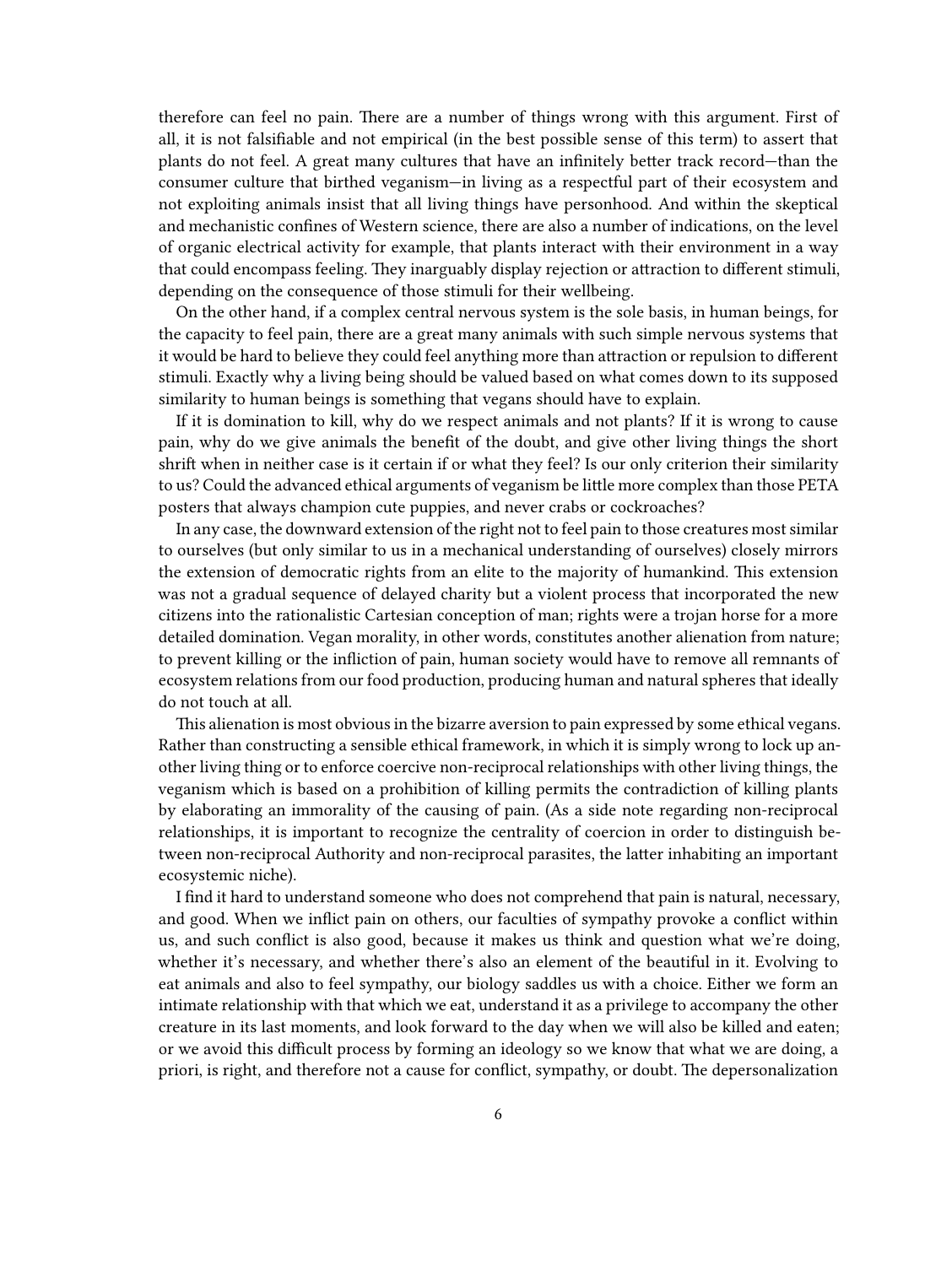and degradation of animals that accompanies ideas of human supremacy is one such ideology that accomplishes an end run around emotional conflict. Veganism, which extends human supremacy downwards to include the whole of the animal kingdom and depersonalizes the rest of the natural world, is another. With both the loud, proud meat-eaters and the vegans, the effect is the same: to not have to feel sympathy or respect for the living beings which you must kill in order to survive.

#### <span id="page-6-0"></span>**From Boycott to Insurrection**

A great many vegans do not believe that it is fundamentally wrong to kill for food, but they understand the shamefulness of locking living beings up in cages, and therefore of the meat industry. As long as the meat industry exists, they want no part of it. Maybe they see their veganism as a boycott of the industry, which, along with other tactics, will bring it down, or maybe it is simply a coherent emotional response. More likely to approve of freganism, this type of vegan will say that they might eat meat if they lived in a healthy, ecologically sustainable society, but within industrial society they consider it impermissible. It is important to distinguish between these two types of radical vegans—those who think it is absolutely wrong to eat meat and those who think it is situationally wrong, leaving aside for now non-evangelical vegans who see veganism as a choice befitting their particular struggle—because the moral vegans will often respond to criticisms of vegan ethics with arguments based on the tenets of situational vegans, confusing the distinction between the specific context they use rhetorically, and the absolute ethics they use it to defend. For example, a typical response to the first version of this article deliberately conflated the two arguments, dodging the ethical criticism of veganism by falsely painting it as an ethical apology for the factory system of food production. As can clearly be seen in the preceding section, the ethical criticism is based in the possibility of a healthy, ecological, non-industrial relationship with our food. In this section, the struggle against industrial food production is taken as a given, and the only criticism made against veganism in this respect regards its efficacy in challening and undermining this industry.

While they can be counted on to be less manipulative than moral vegans, practical vegans generally obscure the true functioning of capitalism and thus hinder the struggle against animal exploitation and ecocide, two phenomena which cannot be viewed entirely separately, even though animal rights, and certain versions of animal liberation, highlight the former at the expense of the latter.

Although it seeks to be strategic in nature, practical veganism creates a false understanding of capitalism and a false sense of moral purity or superiority, both of which are fatal to the struggle against domination.

In the first place, true veganism is impossible for anyone who lives within capitalist society. Most fruits and vegetables are pollenated with bees or wasps, many of which are commercially farmed. A substantial proportion of fields are fertilized with manure or slurry from industrial meat farms. The commercial alternative to this, generally, is chemical fertilizer, which constitutes mining and the destruction of the oceans: is veganism in this case any kind of step forward? (Or, to use another example, when a friend asked me to hand her her jacket, which, she self-righteously pointed out, was not made from animal skin, her sense of superiority was quickly deflated when I said, "Here's your jacket made from petroleum products.")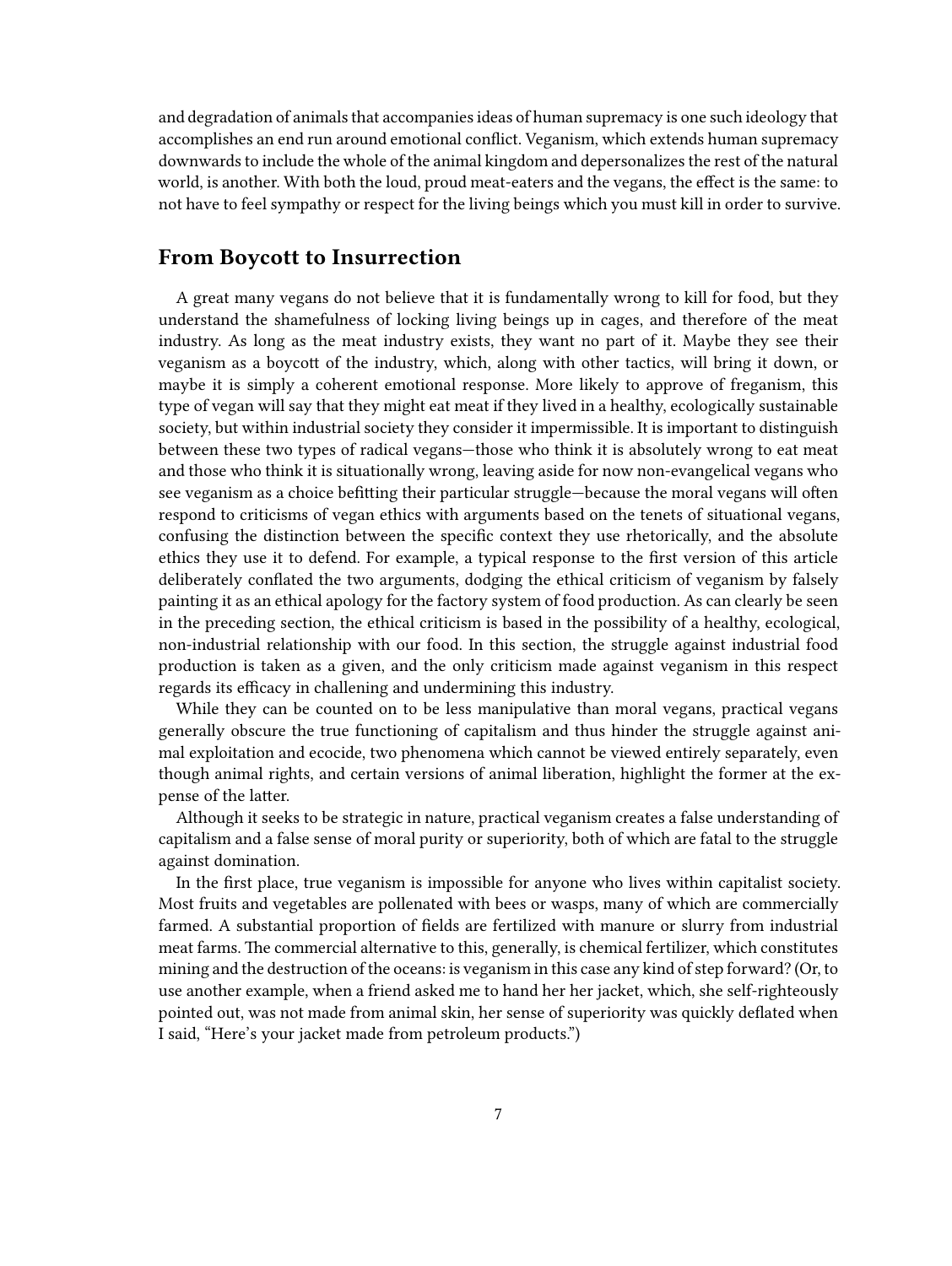It goes further than this. Imagine a vegan vertical monopoly that produces food, from start to finish, without bees, without manure, and hell, let's pretend they even use organic fertilizers and pesticides, and don't use giant tractors that crush moles, insects, and other animal life. Only rich people would be able to afford this food, but regardless of the final price, all profit made from the buying and selling of this food represents a return on investment, a cash flow that a diverse web of banks, insurance companies, and investors turn right around and put into other industries the weapons industry, clothing manufacture, vivisection, adventure tourism, prosthetic devices, turkey factories, cobalt mining, student loans, it doesn't matter.

Let's put this more concretely. Every single vegan restaurant in the world, as long as they meet the minimum definition of a restaurant (selling food) supports the meat industry, because in industrial civilization, there is no meat industry and vegetable industry, there is only Capital, expanding at the expense of everything else.

The vegan argument against stealing meat is indicative: if you steal meat, the supermarket may lose money, but they will order more meat product to replace their stock, so more meat will be consumed. However, it is the profit made by the supermarket that is reinvested primarliy in food distribution of all kinds, and secondarily in all other industries imaginable. What's good for veganism, in this case—buying vegetables and not stealing meat—is good for capitalism, bad for the planet, bad for animals. Ethical consumption of any kind is a mirage. All consumption fuels Capital and hurts the planet. Stealing meat is better for animals than buying vegetables from a supermarket, but both stealing and buying are a dead end as long as we don't dismantle the industrial civilization that is destroying the Earth and exploiting or liquidating all its inhabitants.

Not only is there no modern example of an effective boycott against an entire product category as opposed to a single brand, the very idea of better consumer choices represents how environmental movements of various stripes have aided capitalism.

When the reformist environmentalists of the '80s promoted responsible consumerism (e.g. *101 Things You Can Do to Save the Planet*), they played their part in increasing domestic electricity efficiency in the US. This increase in efficiency enabled a decrease in prices, which allowed an increase in total electricity consumption, and all the accompanying consequences for the environment. Within a market economy, a decrease in meat consumption could lead to a decrease in meat prices, which would lead to a net increase in meat consumption as those segments of the population not yet won over by veganism take advantage of the drop in prices.

Some mythical vegan movement that became large enough to cause a collapse in the meat industry through boycotts and accompanying sabotage would find itself in a dead end, having promoted a change in capitalism that would allow greater efficiency in world food production, a higher world population, and the destruction of ecosystems on a greater scale. The alienation from nature would reach its logical conclusion: most animals would be freed from their cages, but they'd be fucked all the same.

Not only does veganism encourage an ignorance of market mechanisms, it also conflates consumption with agency and thus promotes a fundamental democratic myth. People are held responsible for what they buy and consume, and therefore the consumer arena is portrayed as one of free choice, rather than a violently imposed role. All the violence and domination of the capitalist system is ingrained in the role of the consumer, in every corner of a society based on the production, buying and selling of commodities. Except for the most skilled of evaders, and the inhabitants of a few remote jungle and mountain regions (all of whom base their antiauthoritarian subsistence strategies in part on hunting), it is impossible to opt out of capitalism. A vegan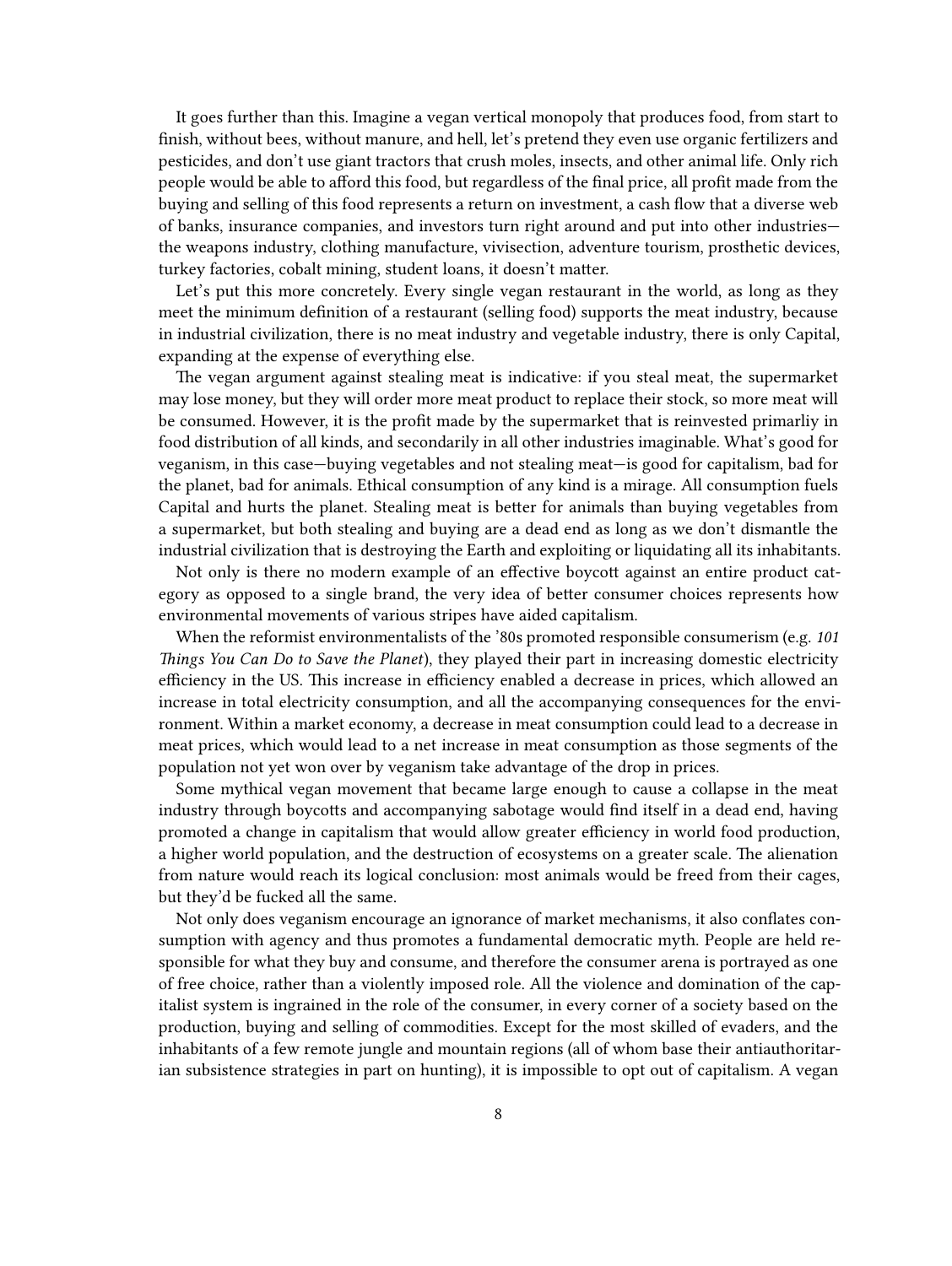lifestyle in no way damages capitalism, ends ecocide or animal exploitation, or severs one's material connections to even just the animal industry, given the interlaced nature of industiral society. Assuming that veganism has anything to do with animal liberation would be like calling an anarchist a hypocrite for having a job, driving on state highways, going to a hospital, or occasionally opting to follow the law. The exploitation of animals and the destruction of the environment are hardwired into the present system. What matters is that we fight this system. What we eat and what we buy or don't buy in the meantime are choices whose only ramifications are personal.

The nature of industrial society is completely missed when we see agency in consumer choices. As long as we take care of ourselves and our comrades, how we survive the blackmails of capitalism is unimportant. The only thing that matters are our attacks against the existing system. Political veganism is an exercise in irrelevance.

It is no coincidence that many of those anarchists who reconquered the ability to feed themselves—rewilding, scavenging, or setting up farms—were among the first to abandon veganism. They had left consumerism behind, inasmuch as they could, and were coming in contact again with natural realities, and reciprocal relationships that don't fit into easy ethical frameworks.

#### <span id="page-8-0"></span>**The Healthiest Diet**

Before I point out some common vegan health misinformation, it's only fair to point out the lies on the other side. The most common scientific argument I've ever heard against the universal applicability of a vegan diet states that people of certain blood types need to eat meat in order to survive. I looked it up, and the study is thoroughly discredited, and it was flimsy to begin with. Furthermore, to the best of my knowledge, the dairy industry propaganda that milk is good for your bones is also false; broccoli, in fact, is much better. But a lot of research and a determination not to be suckered by fables from either side has led me to the conclusion that not everyone can be healthy on a vegan diet. Most of all, personal experience and the experiences of friends has corroborated that conclusion.

To the best of my knowledge, the following facts are solid, and rarely mentioned by those vegans who ply the supposed health advantages of their diet:

- humans evolved on an omnivorous diet;
- different people need different amounts of various nutrients, such as iron and B12;
- some people have lower or higher absorption rates of these nutrients;
- dietary pills are often an unreliable source of nutrients, not only because they are generally produced by profit-interested companies, but also because humans evolved to absorb their nutrients from food and not from pills (in the case of iron, dietary pills and "iron-fortified" foods contain the inferior non-heme iron from plant sources);
- heme iron, which is only found in animal sources, has an absorption rate of between 20% and 35% whereas the non-heme iron found in plant sources has an absorption rate of between 2% and 20%;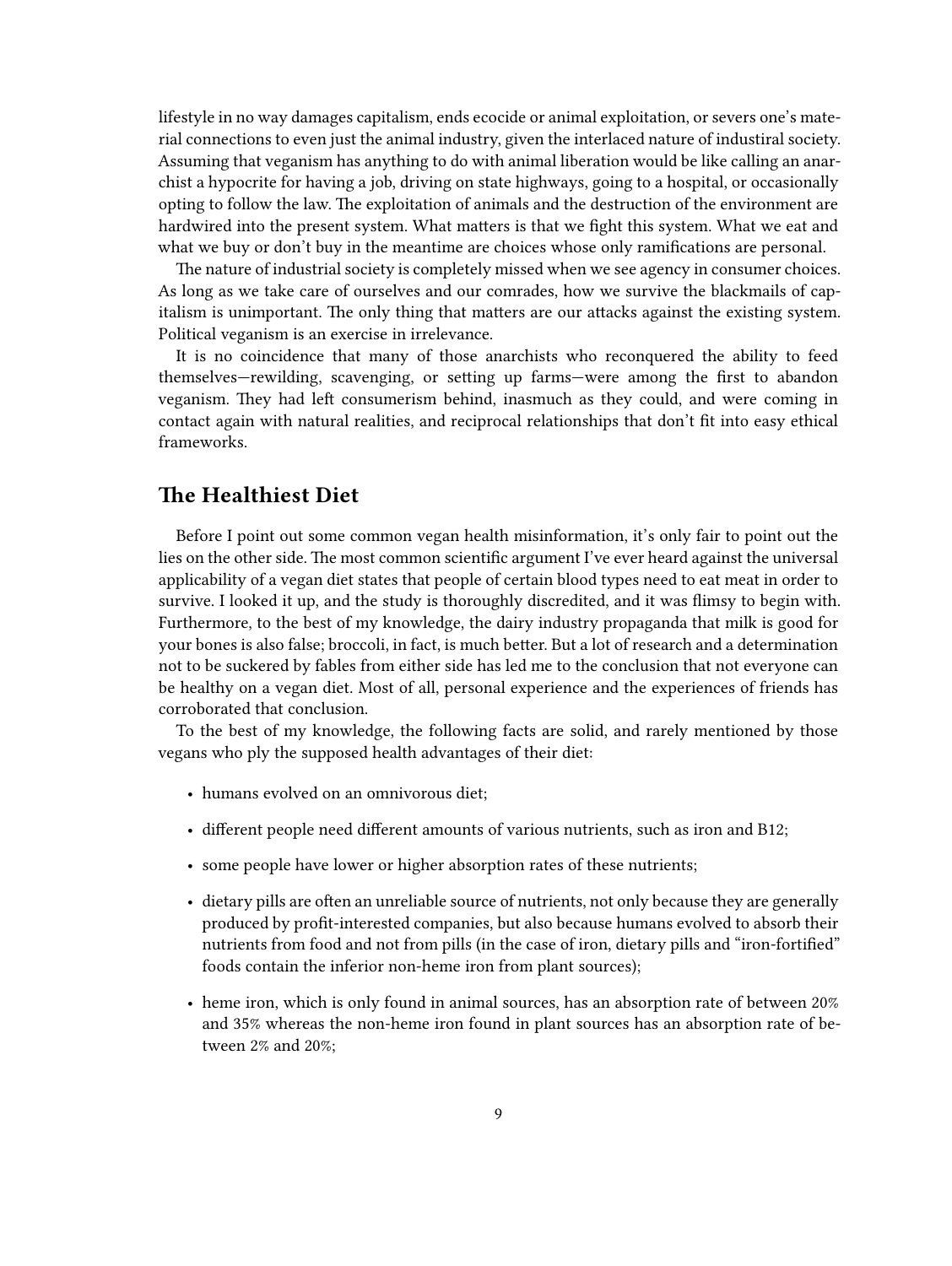- absorption rates of heme iron is always high, whereas absorption rates of non-heme iron are affected by other dietary elements (animal protein and Vitamin C raise non-heme absorption rates, soy proteins and the phytic acid found in leafy greens lowers the non-heme absorption rates);
- unabsorbed iron, whether from pills or non-heme iron, damages cell tissue and causes health problems;
- lack of iron or especially B12 can build up over time and take years to manifest in health problems, but when such problems arise they can be gravely serious;
- there are no vegan foods that are naturally high in iron;
- zinc, another important mineral, is lacking in many vegetarian diets, and is also blocked by the phytic acid in leafy greens;
- B12 is not found in plant sources, a B12 deficiency is extremely dangerous but it can take 5–20 years to manifest, and its symptoms are masked by the folic acid which abounds in vegan diets;
- vegan B12 can only be reliably gotten in certain brands of nutritional yeast, although some people's bodies reject the yeast, or in pills or artificially fortified foods, which often have low absorption rates. (For myth-busting regarding vegan foods that are supposedly high in iron, or the argument that humans are naturally vegetarian, see the appendix).

It follows from the above facts that some people, provided they are extremely conscientious about their diet, can live healthily and happily on a vegan diet. A few will feel bad on such a diet from the get go. And a larger group, after a matter of years, will become increasingly unhealthy and even develop anemia or other conditions. A friend of mine who had never accepted my arguments against veganism finally ended ten years of veganism only after her body demanded it of her. She had developed anemia, a severe shortage of B12, and depression, and was feeling so bad that she was becoming suicidal. The arrogant, cultish commentary of, "if you're not a vegan now you never were," simply doesn't apply to her. She's someone who is extremely dedicated to animal liberation, who has put her freedom and her body on the line, who has always been conscientious about her diet. In the first few years, she did great with a vegan diet, but after long enough she caused herself health problems that she could no longer ignore. Her case is more dramatic than most, but it's probable that a lot of the time, what appears to be the loss of motivation to maintain a diet is related to the general loss of motivation that accompanies anemia or a B12 shortage. Other times it's just the case that people are listening to their bodies without realizing that's what they're doing.

Regardless, when we hear someone tell us that a vegan diet can work for anyone, and if we gave up on it it's because of a personal failing, we know in our bones and in our guts that this is just ideological authoritarianism. When we weren't eating meat, we experienced it the same way when some jerk told us we had to eat animals. Eating, ultimately, constitutes a very personal relationship. A sure way to make an enemy is to devalue their diet. Which again raises the question of the strategic common ground constituted by veganism. Looking at vegans as a whole, and at anarchists as a whole, with whom do we feel more affinity?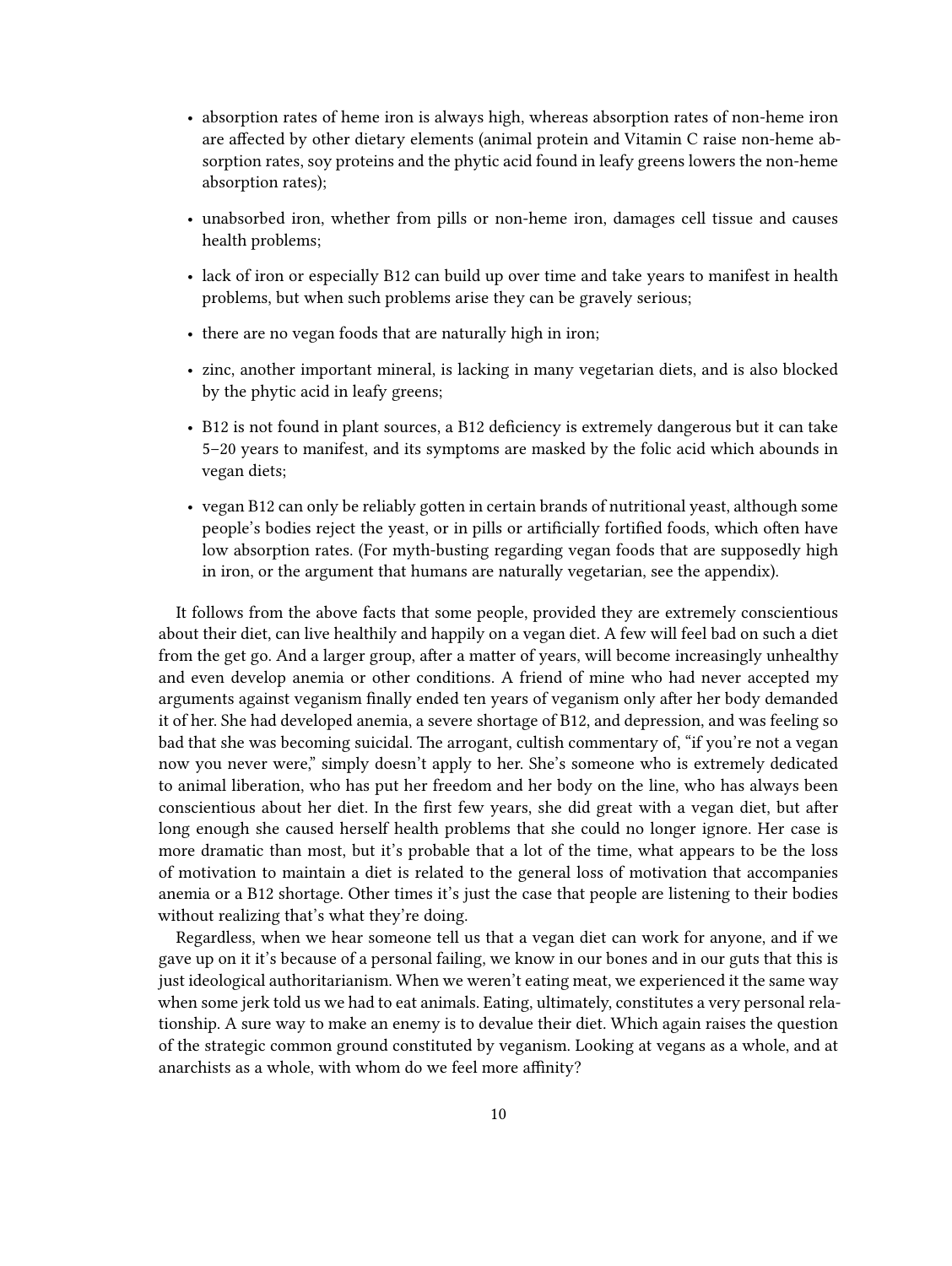The supposed health benefits of veganism are not as simple as they are often presented. Many of the studies cited by vegans to their favour do not actually measure a strictly vegan diet, but mix vegans in with those who eat very little in the way of animal products (i.e. the studies will ask respondents if they eat meat "less than once a week, two or three times a week, once a day" and so on). Once there are more vegan capitalists, such studies will surely find their funding (it won't be long now), but until recently, the scientific establishment hasn't been so interested in reifying veganism as a category so much as comparing relative amounts of different food groups in a diet. These studies are also affected by the fact that vegans and vegetarians tend to be more health conscious and wealthier, meaning that regardless of the meat question, they're putting higher quality food in their bodies.

The arguments about meat consumption being bad for the heart are complicated, but vegan interventions in these arguments have tended towards simplification. High cholesterol in the blood can be bad for the heart, and meat is astronomically higher in cholesterol. However, the body is not a machine you pour ingredients into. There is no strong connection between cholesterol in the diet and cholesterol in the blood stream. Furthermore, cholesterol is an important nutrient. Some studies have suggested that animal fats trigger cholesterol build-up in the bloodstream, but other studies point out that the former conflate saturated fats from animal sources with transfats, which come from processed vegetable oils and abound in many vegan diets. There is a general consensus on the harmfulness of transfats, and a multiplicity of studies that allege some health risks and some health benefits from animal fats. What seems to be undisputable is that there are many benefits from animal fats, and all of the health risks are neutralized by sufficient physical exercise and enough fiber in the diet. On the other hand, someone who does not lead an active life and has little access to fresh food should not eat red meat, although baked, boiled, or raw fish will generally improve their health.

An undisputed fact is that in the countries with the longest life expectancy, and generally also those with high rates of heart health, people tend to eat moderate to high amounts of animal fats, but very low amounts of processed foods.

As far as the heart goes, what is most certain is that fiber is good for it. There's no point beating around the bush: meat has no fiber. But if meat is not crowding plants out of one's diet, it probably isn't bad for your heart, and no study I'm aware of has demonstrated that meat in moderate quantities is bad if it is accompanied by lots of fiber and exercise. In other words, by most accounts, a diet based on fruits, vegetables, and meat is healthier for most people than a diet based on fruits, vegetables, and grains.

But the heart is not the only organ in the body. What I've never heard a vegan mention are the studies documenting the negative health consequences of a diet lacking animal fats, such as higher rates of depression, fatigue, and violent death. Nor do many vegan websites mention that soy is toxic when unfermented (nearly all commercial tofu, and all TVP, is unfermented). Only tempeh and authentic bean curd pass this hurdle. As for seitan, though it is not a soy product, the gluten it is made from is bad for a comparable percentage of the population as the cow milk which vegans often demonize. Soy dust is also an allergen that increases asthma rates, particularly in port cities where rainforest soy is unloaded and sent to market.

Given the moralistic weight of the concept of the "natural," it is no surprise that some vegans have alleged meat consumption to be unnatural for humans. The fossil record, the diets of the most closely related primates, the length of our intestines, and our ability to digest raw meat all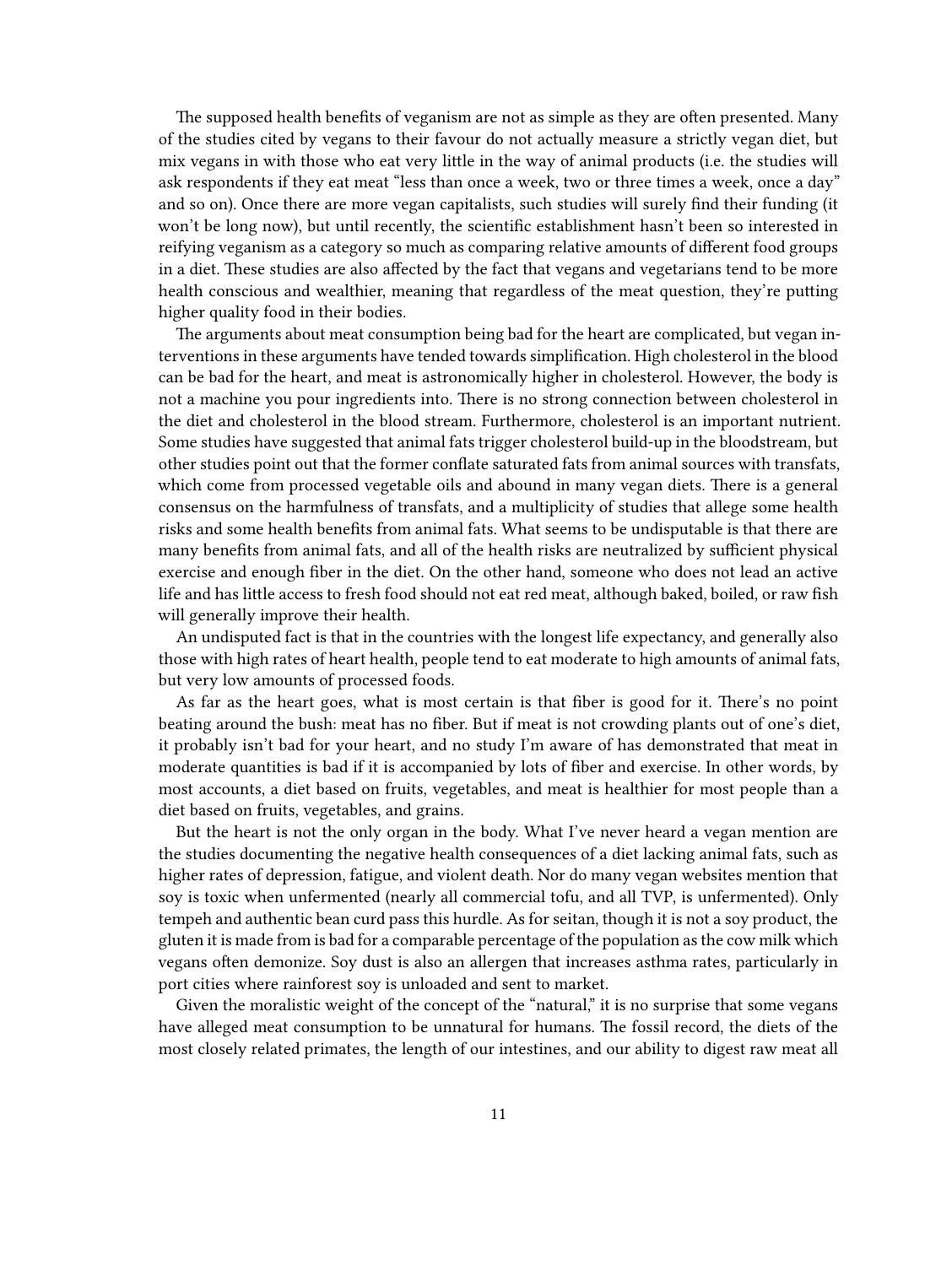point to an omnivorous diet going back to the beginning of the species. The specific allegations regarding evolution are debunked in detail in the appendix.

#### <span id="page-11-0"></span>**Religious Tendencies**

The almost systematic presence of misinformation in specifically vegan circles indicates a religious quality to veganism. Many vegans consistenly formulate their lifestyle as part of a dedicated struggle for liberation, but those who are exempt from the critique of dogmatism should still be asked why they choose to create common ground with those vegans who are moralistic and manipulative.

Dogmatism is in many ways reinforced by the very construction of veganism. Veganism creates a righteous in-group on the basis of an illusion of purity. Many of us have had the frustrating experience of arguing with vegans who go in circles, claiming that they do not support the meat industry even after they are forced to acknowledge that all industries are interconnected; we are reminded of arguing with Christians whose every proof comes back to the bible, or more precisely, their desire to believe in it.

The fact that the idea of purity or non-responsibility does not square with how capitalism actually functions, and thus a vegan diet does nothing to materially attack the structural causes of animal exploitation cannot be accepted, because the actual meaning of veganism, as such, is the embrace of the illusion of purity, the entering of the in-group.

The existence of this in-group can also be seen in the place of vegetarians on the moral hierarchy. Any well read vegan knows that, within their own logic of responsibility, a vegetarian is just as responsible as a meat eater for animal exploitation, because the production of eggs or dairy is integrated with meat production, in that morally direct way they find somehow more visible than, say, the integration of the transport industry with meat production. However, the vegan who is prone to judge or prosyletize (who is not every vegan, and perhaps not even the majority, but a common enough figure) will place the vegetarian who consumes milk daily higher up on the moral scale than the omnivore who eats homegrown fruits and vegetables and eats meat once a week.

Another religious feature of veganism can be found in its concept of liberation or solidarity. The vegan model is remarkably similar to the militant Christian charity of the abolitionists, given the fact that they are speaking in the name of beings who do not speak for themselves, and building solidarity with allies who will never criticize or demand anything of them (in the case of the abolitionists, the ideal of the mute slave was not a reality but a desired condition reinforced by the general lack of direct communication between the abolitionists in the North and the slaves in the South). Clearly, many animals struggle against being locked up, and nature in general throws down walls and erodes boundaries. But veganism, in the minority occasions when it is accompanied by actions for animal liberation, imposes an ethical space on the animal kingdom that other animals had no hand (paw?) in creating. Veganism refuses the possibility of learning from other animals—for me a precondition for real solidarity, but evidently not for them—by rejecting the development of an ethical framework in which we all depend on each other and sometimes eat each other, as in the animal world. On the vegan sanctuary farms, do they put the rescued foxes in with the rescued chickens? And if they feed the rescued dogs and cats meat instead of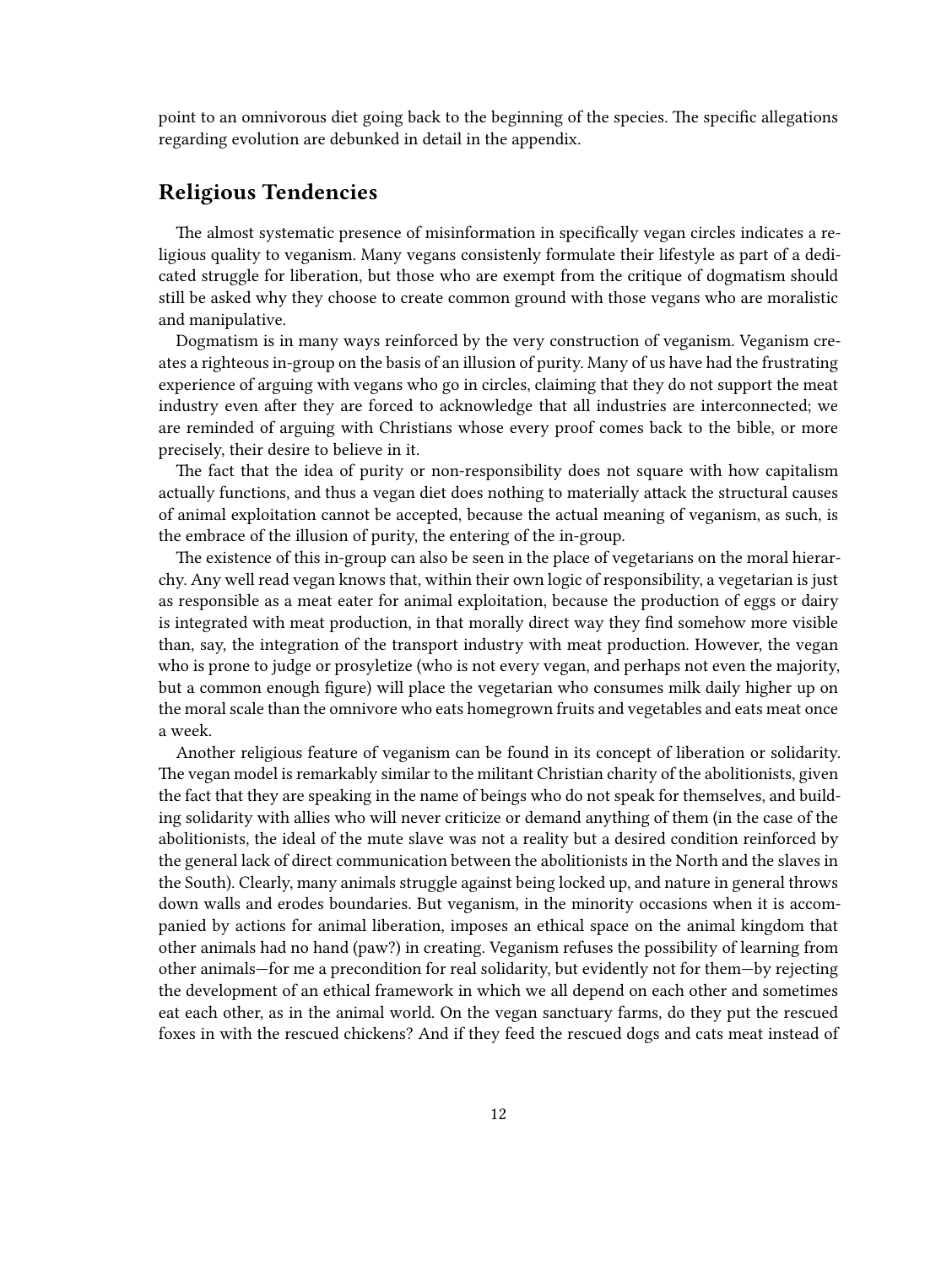tofu, is it okay because they're just animals, but we've risen above that kind of behavior? Such an attitude crosses the line between ally and savior.

#### <span id="page-12-0"></span>**Go Omnivore**

There are innumerable ways for omnivorous anarchists to live coherently and formulate a diet that realizes their struggle for total liberation in their daily life. Necessarily, this great diversity of diets would have one point in common: the recognition that, because capitalism is a coercive and totalizing imposition, purity is neither desirable nor possible, thus what a person eats should not model an ideal but highlight a conflict.

This could take the form of scavenging or stealing to feed oneself. Both of these activities cultivate low intensity illegality and thus antagonism with the dominant system. And both, if they are realized within an expansive anarchist practice, suggest possibilities for elevating tactics and moving towards collective action. In the former case, one can sabotage trash compactors and other capitalist techniques of enclosing an inadvertently created commons (the trash). In the latter case, one can organize proletarian shopping or supermarket raids.

In places with easier access to physical space, such as rural areas or decaying urban areas, one can seize land to create gardens and farms and promote the self-organization of our own food supply. This tends to work better, and enable a fuller realization of anarchist ideals, if it is modeled on an ecosystem rather than a factory, which means gardens and farms with animals. Depending on the scale this could include bees, fish, chickens, goats, and more. Such projects will pose the difficult but necessary challenge of figuring out a mutual and respectful relationship among all the species that live off the farm; planning from within rather than from above, learning how to listen to the other beings that use the farm and allow them to impact the plans; and adapting new norms for dealing with the emotional conflict we should feel when we kill other living beings.

In places where we have contact with wilderness, we can—as many people are doing now relearn many important skills related to feeding ourselves. If this is truly done not as a hobby but as the realization of a desire for liberation, it will necessarily entail conflict with the State and interrupt state narratives of progress and citizenship. Where indigenous peoples continue to practice their traditional forms of food production, they almost always find themselves in conflict with the State.

And then there's another take entirely, in which neither our diet nor anything else about our lives is purported to be consistent with our ideals. It's a possibility that veganism seems to miss entirely, and it goes like this: many of us are poor. We eat whatever we can get from the dumpster, steal when the security guard isn't looking, or buy what we can on a shitty wage. There is no dietary option in this world that satisfies us, not in the expensive eco-friendly supermarket, not in the cheap bulk section of a discount store that may or may not exist in our neighborhood, and certainly not in the permaculture farm outside of our city where the escapist hippies spend all their time feeding themselves while the world goes to shit.

We eat whatever food we can, sucking down the poisons of this shitty world, just to live another day and gain another opportunity to wreak destruction, to attack, to destroy a small piece of what degrades us. Cannibalism is the norm in our world. We eat our fellow animals, raised in extermination camp conditions, we wear clothes made by fellow workers in sweatshops, we breathe air so polluted it gives us cancer, we walk down streets paved with petroleum byproduct,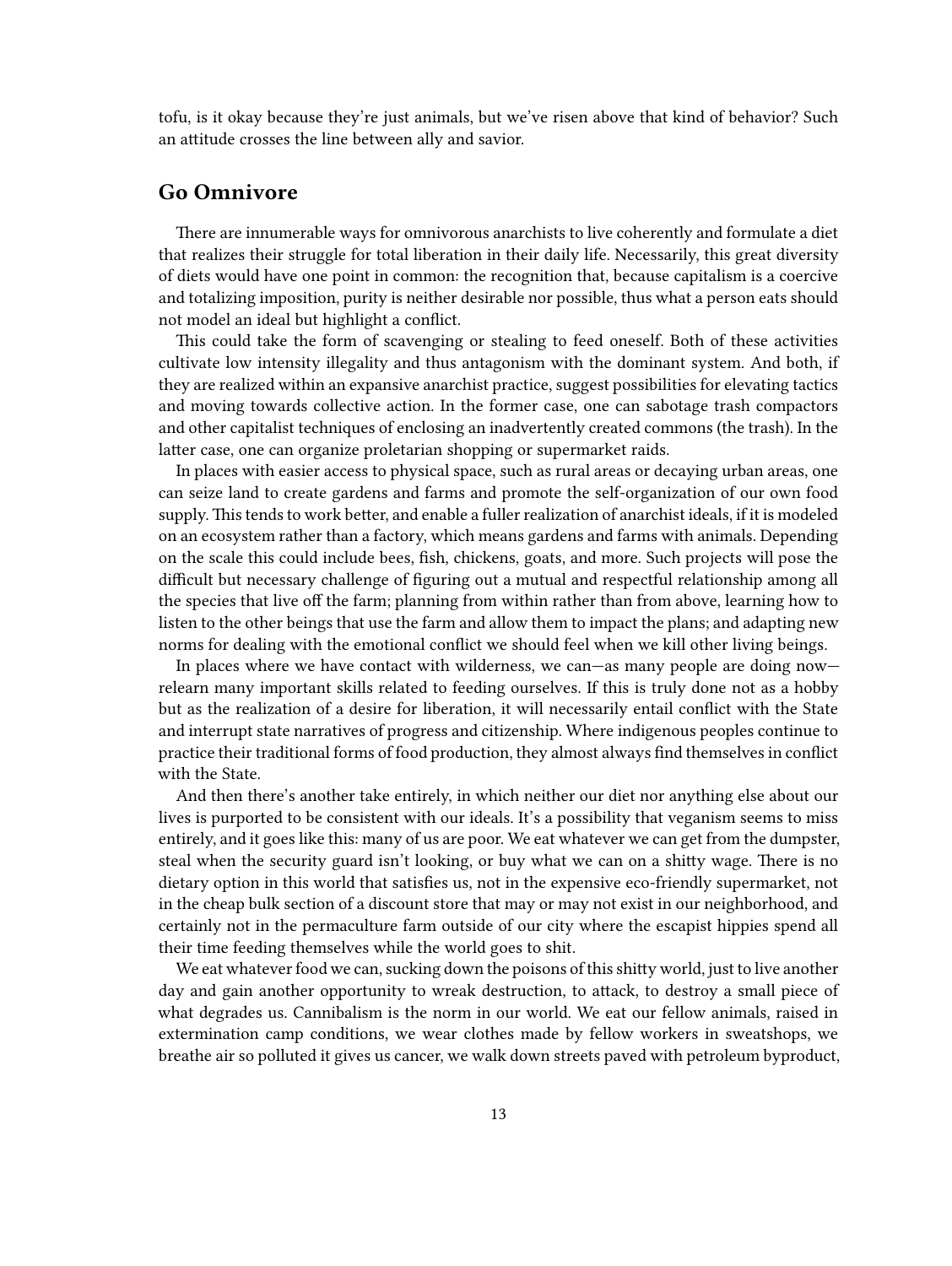and we're forced to spend a large part of our time exploiting and betraying ourselves. None of this is a choice, just a reflection of the fact that we live in hell. Until the present social order is destroyed and all of the cages and prisons opened and razed, the only choice we acknowledge is negation. Unlike the naïve vegan novice out to change the world, we don't kid ourselves into thinking we can live our ideals. That's exactly why we're at war.

If we seek to realize our struggle in our diet, abandoning veganism creates more possibilities for self-organization of food, a mutual relationship with our environment, bioregional flexibility and sensitivity, and anticivilizational ethics. If we reject the totality of this society or lack access to an autonomous space for maneuver, the only thing that matters is attacking the existent and sustaining ourselves in the meantime. In either case, an omnivorous diet makes sense.

#### <span id="page-13-0"></span>**Stay Vegan**

There is a major operative difference between the statements "I don't eat any animal products" and "I am vegan." All identity, on some level, is a political choice. The strategy behind the identity of veganism is poorly thought out. The practice of not eating animal products, on the other hand, may have a number of justifications.

I don't care to convince anyone to abandon a vegan lifestyle. There are plenty of good reasons to live that way, though the only ones I can think of are strictly subjective: some people feel healthier on a vegan diet; some people find it emotionally easier or more sensible to struggle for animal liberation if nothing they eat once had a face; some people do not want to put anything in their bodies that lived a tortured life, and veganism serves as an effective psychological barrier against some of the worst atrocities of capitalism, even if practically speaking it makes no difference in ending those atrocities or one's material connection to them.

What I intend with this article is to indignantly reject the much-tossed-around argument that it is incoherent for anarchists to eat meat, and morally superior for them to be vegans. I want to reach people who are dedicated to the principles behind veganism but whose bodies are suffering from the diet, to emphasize that it doesn't work for everybody. I want to attack an ethical framework I find immature and overly civilized. And most of all I want to contribute to an end to the days when veganism is the norm in collective anarchist spaces, and anyone who does not follow this lifestyle is marginalized in every social center, at every conference. There are a great many reasons against generalized veganism. There is no reason why those of us who have already passed through veganism and out the other side should be closeted in common anarchist spaces, or treated as less dedicated in the struggle for the end of all forms of domination.

Against consumer society, against civilization, until no one has to live in a cage!

### <span id="page-13-1"></span>**Appendix: Two pseudo-scientific manipulations typical of vegan ideology**

<http://www.vegsource.com/news/2009/11/the-comparative-anatomy-of-eating.html> According to a report published on vegsource.com, "we can look at mammalian carnivores, herbivores (plant-eaters) and omnivores to see which anatomical and physiological features are associated with each kind of diet. Then we can look at human anatomy and physiology to see in which group we belong." Subsequently, they compare and contrast physiological features common to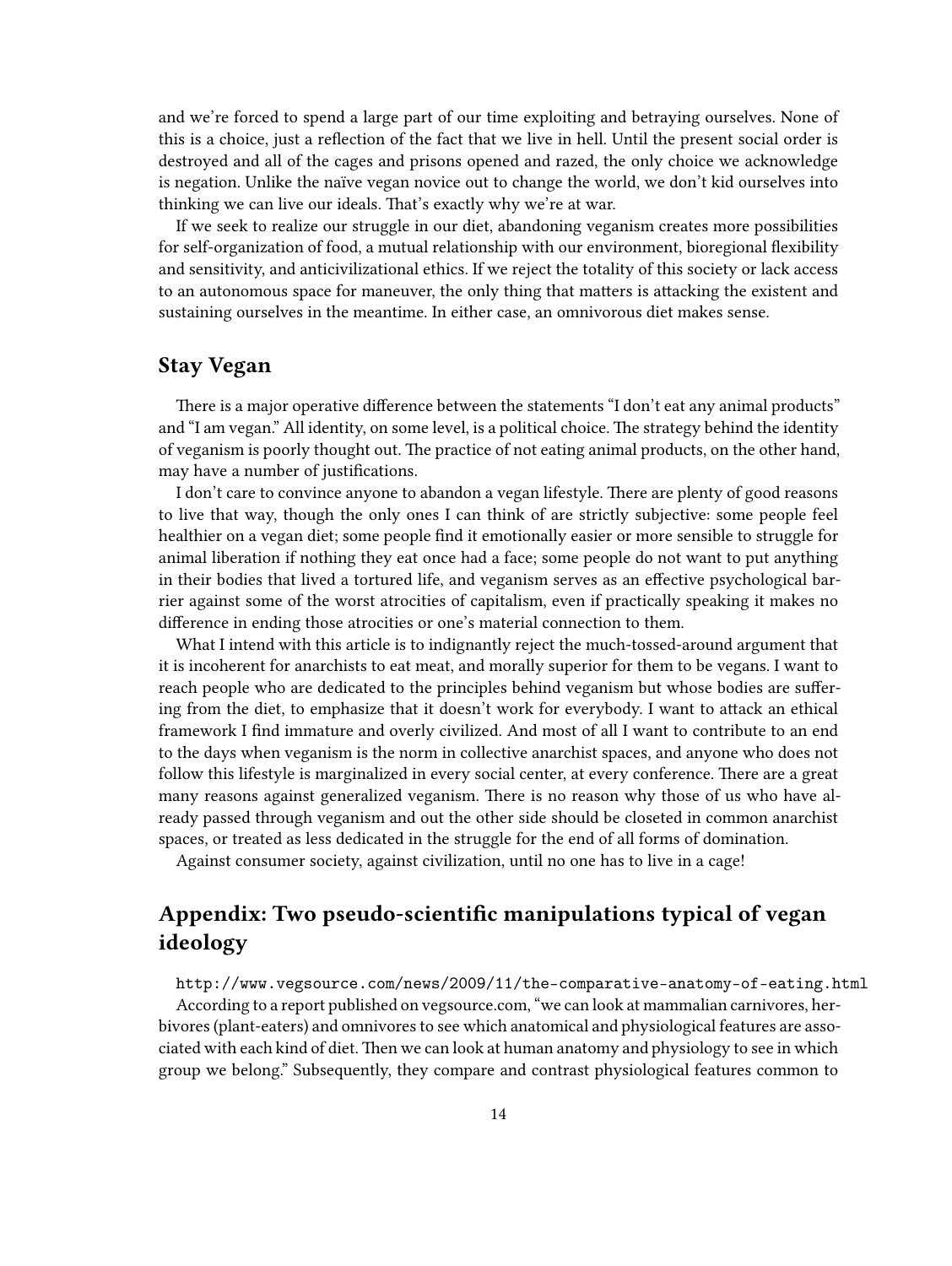carnivorous and herbivorous mammals, using the following headings: "Oral Cavity," "Stomach and Small Intestine" and "Colon."

Framing the bulk of the article as a comparison between carnivores and herbivores, they make descriptions of these two classes of mammals that clearly show more similarities between humans and herbivores. For example, they describe the oral cavity of carnivores as a"wide mouth opening in relation to their head size. This confers obvious advantages in developing the forces used in seizing, killing and dismembering prey", as though non-vegans had ever argued that humans are evolutionarily predisposed to catching and dismembering prey with our mouths.

After setting the stage and predisposing the reader to see similarities between humans and herbivores, they include a section heading, "What About Omnivores," as though this were an afterthought, when in fact the dominant theory is that humans are omnivores, and there is no credible countertheory that humans evolved as carnivores (notwithstanding early anthropologists' overemphasis on hunting vis-a-vis gathering).

But rather than discussing omnivores as a class, as they do with carnivores, the study authors arbitrarily pick bears as a stand-in for all omnivores, despite the great evolutionary distance between hominids and bears, and despite, in their own admission, the fact that "Bears are classified as carnivores" and "bears exhibit anatomical features consistent with a carnivorous diet". If they were interested in honestly assessing the facts and establishing arguments that approached the truth, they would have used one of the many omnivorous primates as a comparison. But if they had compared humans with an omnivorous primate, they would have undermined their own ideological necessities and disproven their thesis. By ignoring the many omnivores that capture prey with their hands, or in the case of hominids and some other primates, with tools, the vegan ideologues behind this study can carry out a number of falsifications. Still talking about bears, now in reference to their stronger but less mobile carnivorous jaws (very different from the hominid jaw), they say: "A given species cannot adopt the weaker but more mobile and efficient herbivore-style [jaw] joint until it has committed to an essentially plant-food diet lest it risk jaw dislocation, death and ultimately, extinction." What they hope the reader is too dull-witted or ideologically blinded to consider is the possibility of a species that evolved to catch prey with fore-limbs and tools, and thus could also sport the weaker but more adaptable jaw-type without risk of dislocation.

They accomplish this crass manipulation with an excessively simplified, edited version of "evolutionary theory", according to which, they claim, "carnivore gut structure is more primitive than herbivorous adaptations. Thus, an omnivore might be expected to be a carnivore which shows some gastrointestinal tract adaptations to an herbivorous diet." This assumes a very simple, unilineal evolutionary pathway, which flies in the face of all credible evolutionary theory and finds a home instead with only the most dogmatic Social Darwinism. They're hoping to hoodwink us into considering omnivores as a middle ground in the evolution towards herbivores (who can then be presented as the most advanced, the most *progressive*). The only fact this presentation rests on is the theory that the first mammalian herbivores evolved from carnivores, with a pass through omnivorism.

But evolution is much more complex than a single, unilineal pathway; it is closer to an infinite lace of loops moving constantly into new niches, in which "forward" and "backward" lose all their meaning. A species in an animal family that has evolved towards herbivorism could just as easily evolve back to omnivorism as stay herbivorous. This is probably what happened in the case of many primates, including hominids.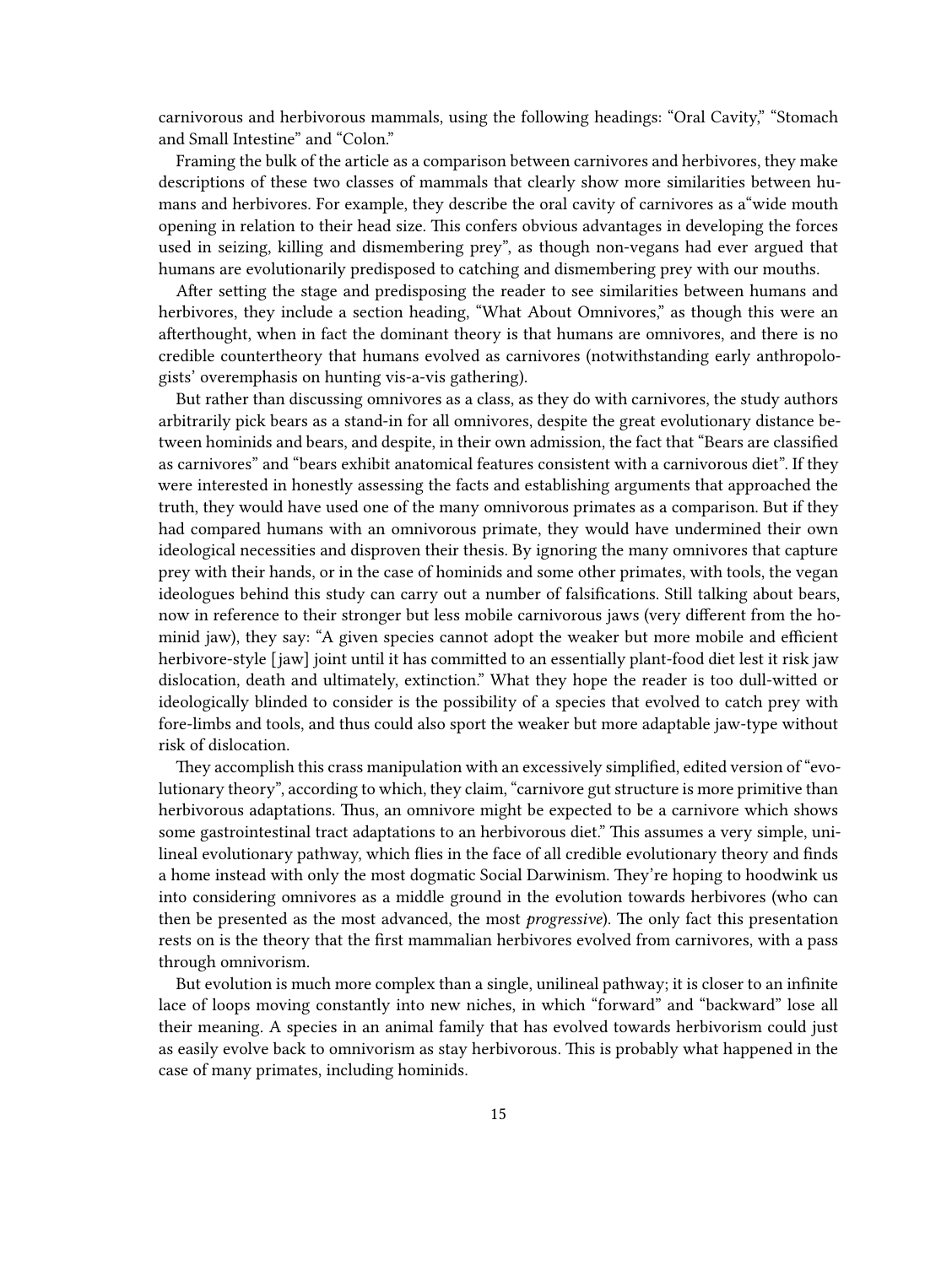By not including a description of primate omnivores, the article can portray many omnivorous features of the human stomach, intestinal tract, and colon as being fundamentally herbivorous. But the key fact regarding the relative length of the small intestine in humans has to be manipulated outright in order to square with their theory. Among omnivores, the small intestine is between 6 and 8 times the length of the body, whereas in herbivores it is between 12 and 20 times the length of the body. With humans, this ratio measures out at 8, fully within the omnivorous range. Yet the dogmatic vegans claim a ratio of 10 to 11, (which is still closer to most omnivores than to most herbivores). How do they get this figure? In the article we read that "Our small intestine averages 22 to 30 feet in length. Human body size is measured from the top of the head to end of the spine and averages between two to three feet in length in normal-sized individuals."

To start with, two feet from the top of the head to the bottom of the spine is not a dimension most people would consider "normal," unless we were talking about children, and it's surprising that they can get away with making such claims to a vegan audience. More obscure is the assertion of an average length of 30 feet for the small intenstine. In a broad range of medical publications and popular educational materials, the average I found was 6–7 meters, or 19–22 feet. Where did the authors of this study get their figure, which allows them to allege a statistic that props up their theory? One can only guess; however, on Wikipedia I encountered the factoid that the small intestine sometimes measures 50% longer in autopsy. Perhaps they found the measurement that would give them the statistic they so desperately needed by substituting in the length of the intestine of a cadaver. By getting a high end average of 30 feet for the intestine, and rounding down the female average height by a few inches to get two feet for body length, they could manufacture the statistic of a ratio of 10 or 11, which would appear to be closer to the herbivore range than the omnivore range. But given the source for this statistical manipulation, the only "natural" vegetarian would be a dead one.

Clearly, the authors of the article cited are more interested in miseducating people, and the many vegans and vegetarians who have cited it are evidently more interested in justifying their own a priori dogmas than in doing the minimum of research and critical thinking necessary to evaluate their factual foundations. In the face of conflicting facts, they simply pick the ones they like the best.

\* \* \*

Vegan websites arguing the health benefits of their diet often proclaim lentils, for example, to be high in iron; however a serving of lentils only contains 6.6 milligrams of iron whereas a serving of chicken liver contains 12.8 milligrams of iron, and the iron in the lentils has an absorption rate as much as ten times lower—in other words the lentils will provide your body with only 30% to 5% as much absorbable iron as the chicken. Any honest assessment would describe lentils as at best a mediocre source of iron. Soybeans are also named as being especially high in iron, which they are, for a plant source, but I haven't read any vegan propaganda that mentions how soy proteins inhibit plant iron absorption.

The website "Vegetarian Research Group" (in a report published on many other vegan and vegetarian websites as well) manipulatively compares the best vegan sources of iron with the mediocre or poor omnivorous sources of iron (e.g. hamburger, milk), and their comparison is milligrams of iron/calories, another manipulation considering that an omnivorous meal is much higher in calories than a vegan one. A hundred calories of chicken is just a few bites, whereas a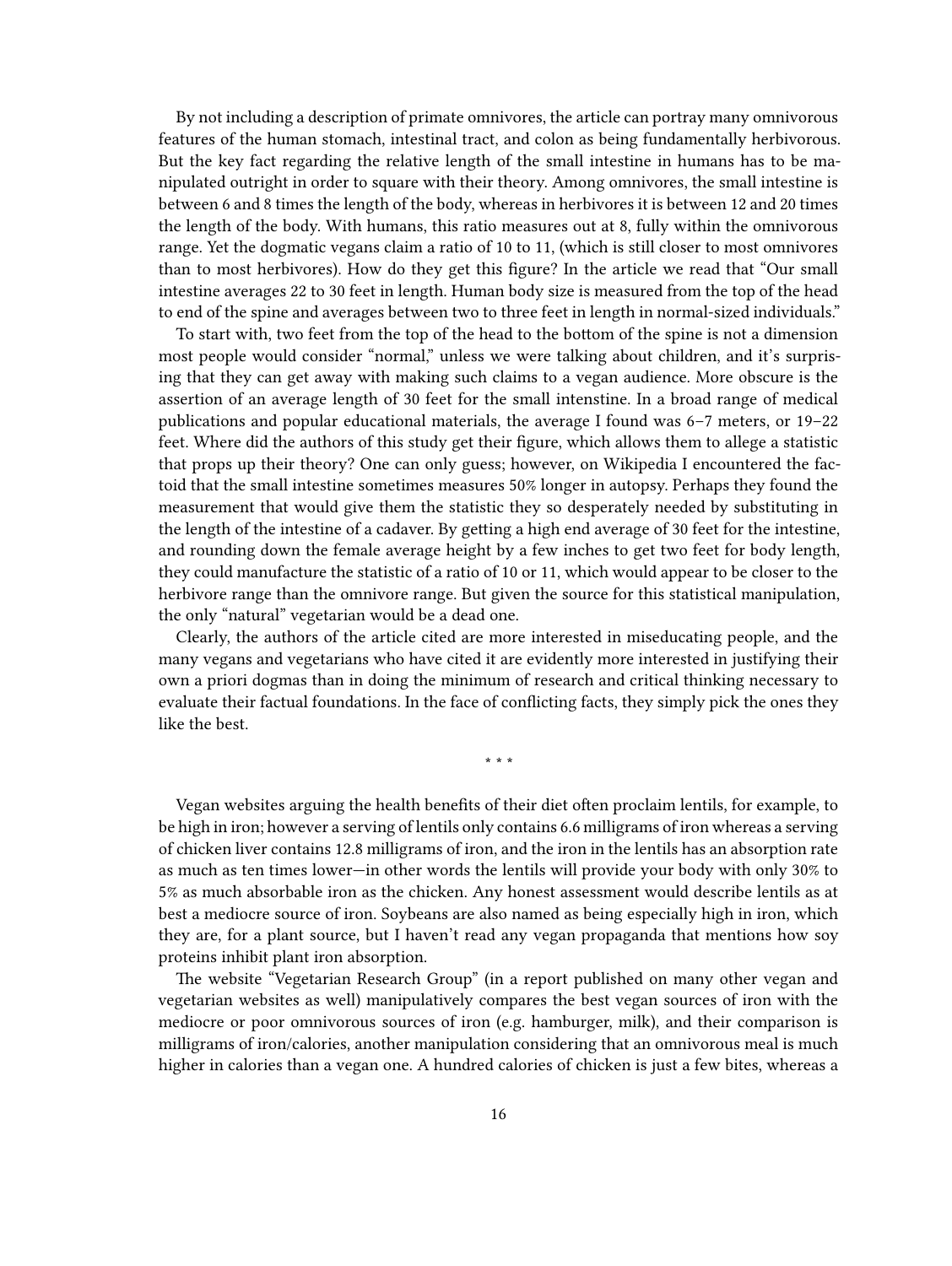hundred calories of spinach is enough to choke on (about a pound, or a heaping plate full). They include vegan foods that are artificially iron-fortified without mentioning that artificial dietary iron has a low absorption rate. The former website also claims that vegan diets have the added advantage of being high in Vitamin C, which increases iron absorption. This claim is dishonest on two points. Omnivorous diets can also be just as high in Vitamin C. Secondly, vitamin C only boosts the absorption of non-heme iron. Heme iron always has superior absorption rates: the iron from animal sources will be absorbed by your body just as well without vitamin C. Even with vitamin C, non-heme iron absorption rates are still inferior. And because animal protein also increases the absorption rate of non-heme iron, health conscious omnivores will make better use of their plant-source iron than vegans will.

To get a sense of how widespread this vegan misinformation is, over the last months I asked about a dozen acquaintances to name a vegan food source that is high in iron. Every single one named spinach. The only way to portray spinach as an iron-rich food is to use the completely misleading statistic of milligrams per calorie rather than milligrams per serving, and to suppress all the information regarding absorption rates. On the one hand, vegan websites are unanimous in proclaiming that it is easy to get enough iron on a vegan diet, and on the other hand they are suppressing or manipulating the information that their followers need in order to get enough iron.

These websites also fail to mention that, at least according to the American Dietic Association, iron needs for vegetarians are 1.8 times higher than for non-vegetarians. The only site where I found this statistic was one dedicated to athletic trainers who now have increasing amounts of vegetarian clients. In other words, the further away from political veganism one gets, the more accurate the information. [American Dietetic Association (ADA). 2003. Position of the American Dietetic Association and Dietitians of Canada: Vegetarian diets. *Journal of the American Dietetic Association, 103* (6), 748–65. ] It's also interesting to note that according to the ADA study, "most" vegetarians can meet their iron needs. On a political vegan website, the fact that a minority of people cannot would be covered up.

Speaking of minorities, I recently spoke with a vegetarian friend who told me she overcame her anemia by following her gut, ignoring her doctor, and switching to a vegetarian diet.Quickly, her iron levels rose to healthy amounts. Interestingly, she told me of a friend of hers who had to eat a largely carnivorous diet because she was allergic to most plant-based proteins. What these two stories reflect is that the language of averages conveyed by the statistics do not contain human realities. Every body is different, and every body has different needs. Most people will get more iron with an omnivorous diet, whereas a few people will have the opposite experience. Any kind of dietary absolutism based on the needs of the majority constitutes a form of oppression.

Many vegan websites hail spinach and other leafy greens as great sources of iron, without mentioning that the phytic acid contained therein inhibits iron absorption. Hilariously, a website for people with a blood disorder that leads to a dangerous overabsorption of iron recommends exactly these foods to help people keep their iron down: "Spinach, kale, romaine lettuce and other leafy green vegetables should make up a major part of a lowiron diet. Many of these vegetables contain chemicals that inhibit the absorption of iron." [http://www.ehow.com/info\\_8418917\\_ironfree-diets.html](http://www.ehow.com/info_8418917_ironfree-diets.html)

This kind of dishonest, ideological sleight of hand would only be annoying if they weren't playing with people's health. If they have solid ethical arguments for veganism, why would they even need to make health-based arguments, especially when doing so seems to require dishon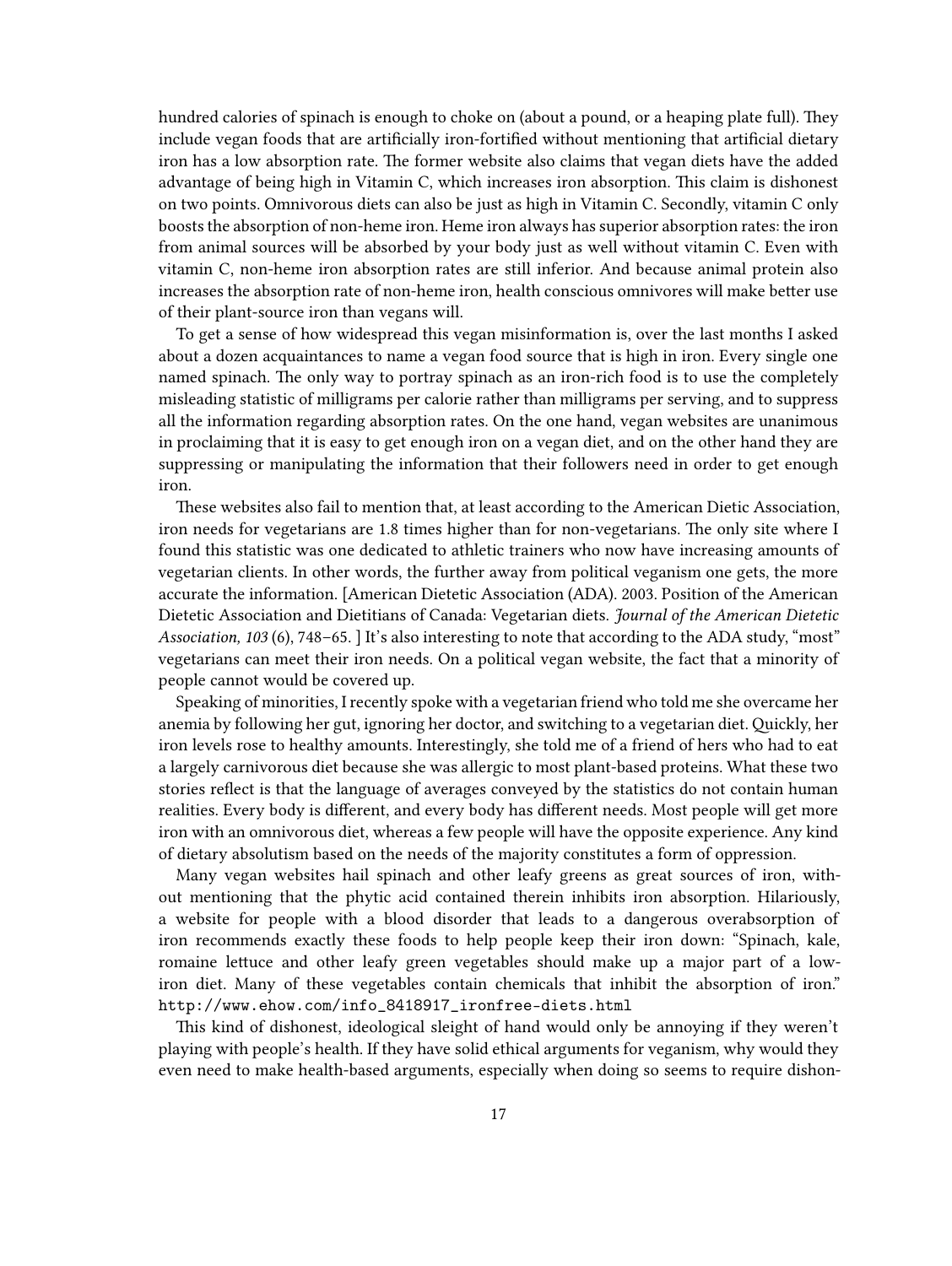esty? If people are considering veganism for ethical reasons, other vegans should encourage them while being honest about the health risks as well as the health benefits. An honest evaluation of strengths as well as weaknesses is one of the principal distinctions between a struggle and an ideology or religion. The most dogmatic of vegans do not pass this test.